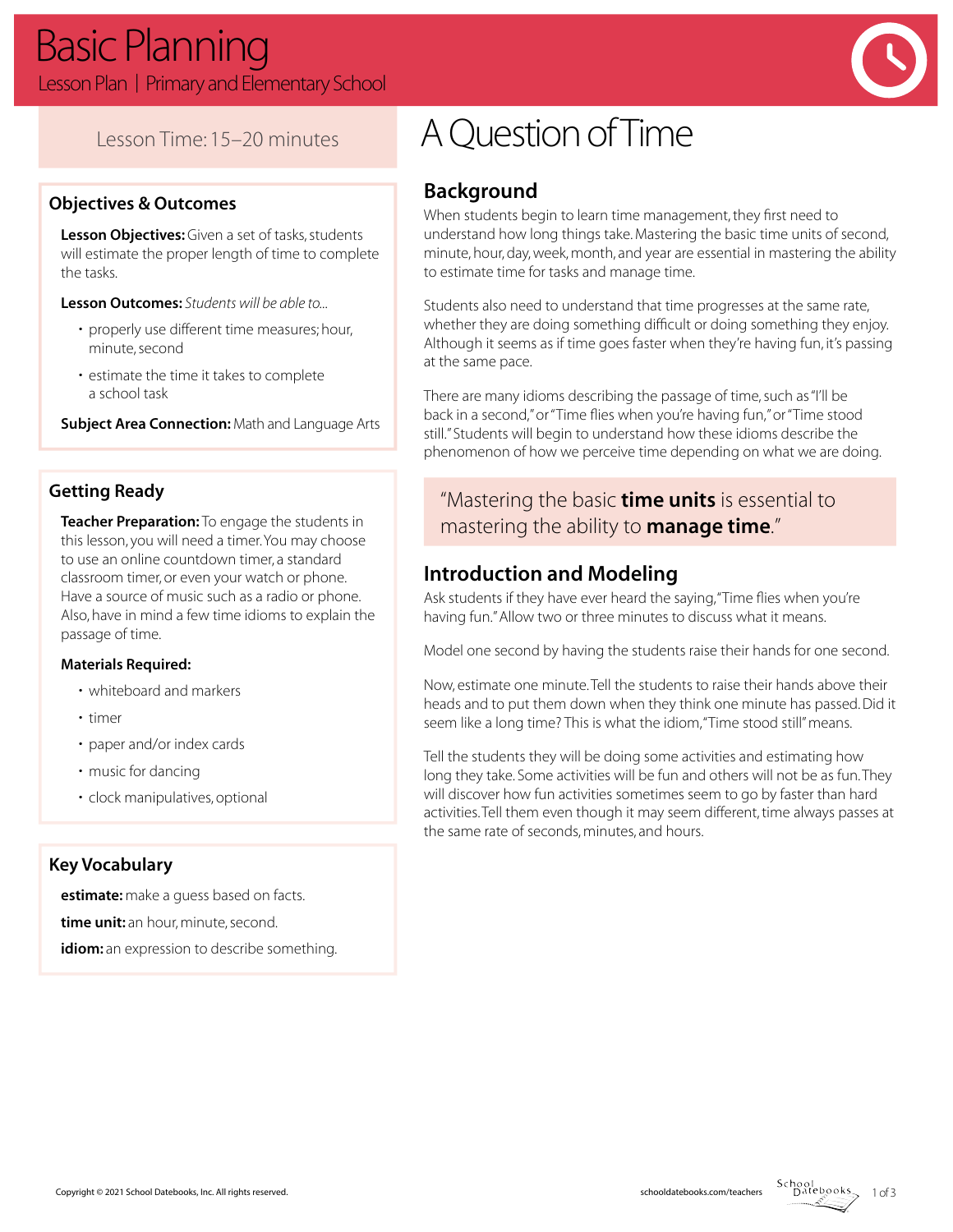## **Procedure**

- 1. How long is one minute? Turn on some upbeat music and let the students dance. When one minute is up, stop the music. Did the time seem shorter than when they raised their hands?
- 2. Explain to students the relationship between one second, one minute, and one hour. When someone says, "Just a second," do they mean a literal second? The minute they danced was sixty seconds long. An hour is sixty times longer than a minute.
- 3. Ask the students what they will be doing in one hour; perhaps lunch or recess.
- 4. Make four columns on the board and label them 30 seconds, three minutes, 30 minutes, and one hour. Have the students name three things that take 30 seconds to do. Write them on the board in the appropriate column. Repeat this activity with the other time columns.
- 5. Ask the students to estimate how long it will take them to put a paper in their backpacks. Have them put a sticky note on the whiteboard in the column that matches their estimate.
- 6. Hand them a paper and tell them to hold it until you say go. When you say go, have them take the paper, put it in their backpack, and return to their seats. Make a note of how long it takes most students. By a show of hands how many of them estimated correctly?
- 7. Now, give them a short assignment, such as drawing themselves getting ready for school in the morning. Allow five minutes. Show five minutes on a clock face. Set a timer.
- 8. When the time is up, see how many finished. Follow this activity with the discussion questions about time.

## **Discussion Questions**

- Discuss with a partner how many minutes will it take you to do your homework.
- When you get dressed and brush your teeth in the morning, do you measure that in seconds, minutes, or hours?
- When you go to recess, do you measure that in seconds, minutes, or hours?
- Why do you think fun things seem to take less time and hard things seem to take longer?

## **Evaluation**

Give each student an index card, and have them answer these questions:

- How many seconds are in a minute?
- How many minutes are in an hour?
- How long will it take you to do your homework today?
- Do a 3-2-1. Write three things you liked today, two things you learned, and one question you still have.

#### **Tips for Tailoring This Lesson**

#### For Higher Grade Levels | For Lower Grade Levels

- Have students use a manipulative clock to model the time it takes them to do things.
- Using a clock model and given a start time and stop time, calculate the elapsed time.

- Use a clock model to count the minutes in an hour.
- Use an online countdown timer on a projector screen to estimate the minutes for activities.